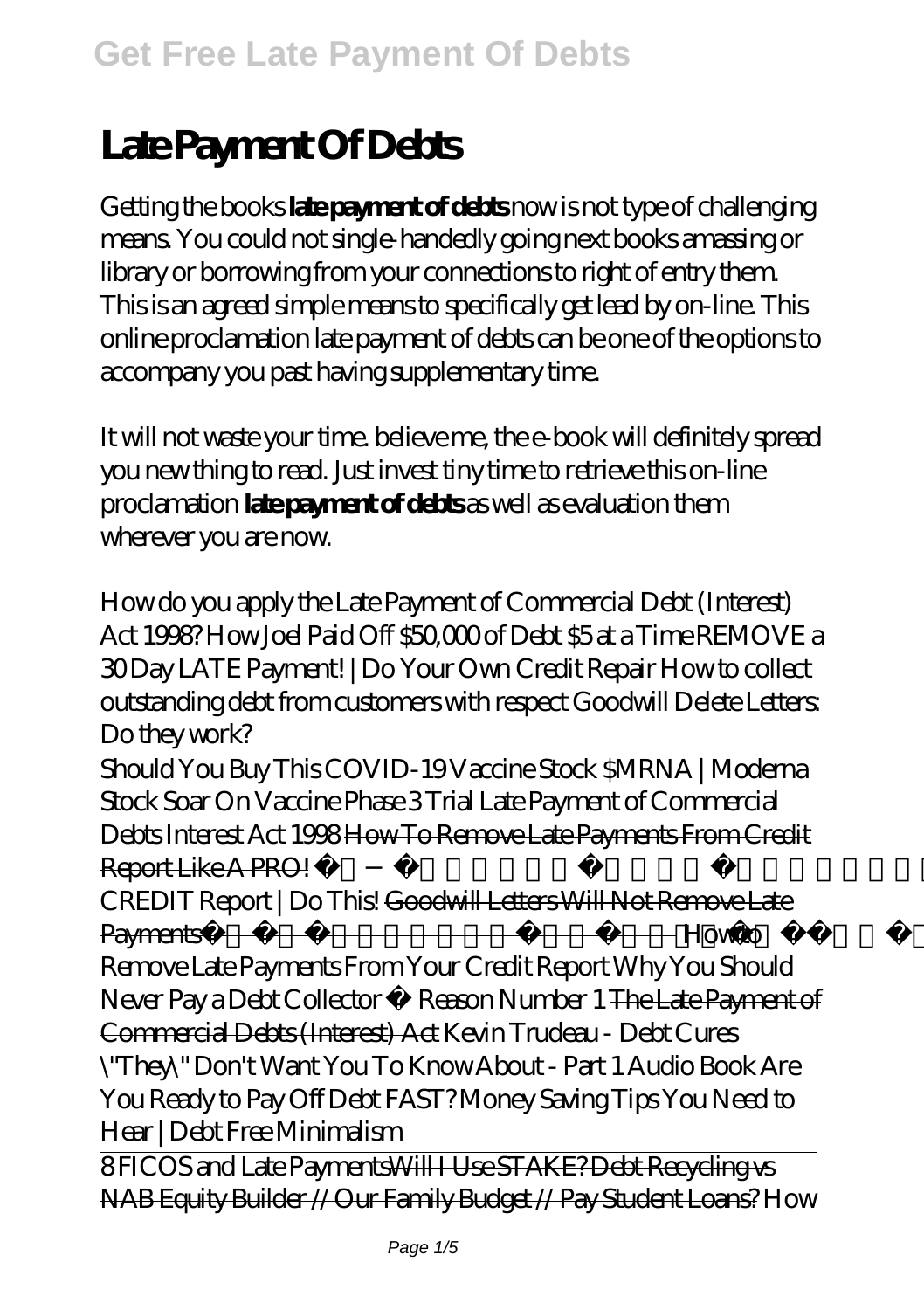## *to Remove Late Payments From Credit Report 2019*

Hooked on Debt, Retail Credit Card Late Payments Rise, Bank Rescue Extended, Economy on Life SupportLate Payment Of Debts An Act to make provision with respect to interest on the late payment of certain debts arising under commercial contracts for the supply of goods or services; and for connected purposes.

Late Payment of Commercial Debts (Interest) Act 1998 If you do not agree a payment date, the law says the payment is late 30 days after either: the customer gets the invoice you deliver the goods or provide the service (if this is later)

Late commercial payments: charging interest and debt ... Changes to legislation: (1) A remedy for the late payment of the debt shall be regarded as a substantial remedy unless— (a) the remedy is... (2) In determining whether a remedy is not a substantial remedy, regard shall be had to all the relevant circumstances... (3) In determining whether subsection ...

Late Payment of Commercial Debts (Interest) Act 1998 The Late Payment of Commercial Debts (Interest) Act 1998 has two purposes. Firstly, to compensate creditors for the late payment of debts. Secondly, to deter late payment. It only applies to the commercial supply of goods and services where you don't have a provision for interest in your Terms of Business.

Late Payment Law - Lovetts Solicitors - Debt Recovery ... Under the Late Payment of Commercial Debts Act (Interest), you are also entitled to charge a fixed amount to cover some of the recovery costs. Below, we have set out those charges: Up to  $f$  999.99 –  $f$  40.  $£1,000$  to  $£999999 - £70. £100000$  or more  $-£100$ .

Late Payments: Can I charge interest and late fees? | My...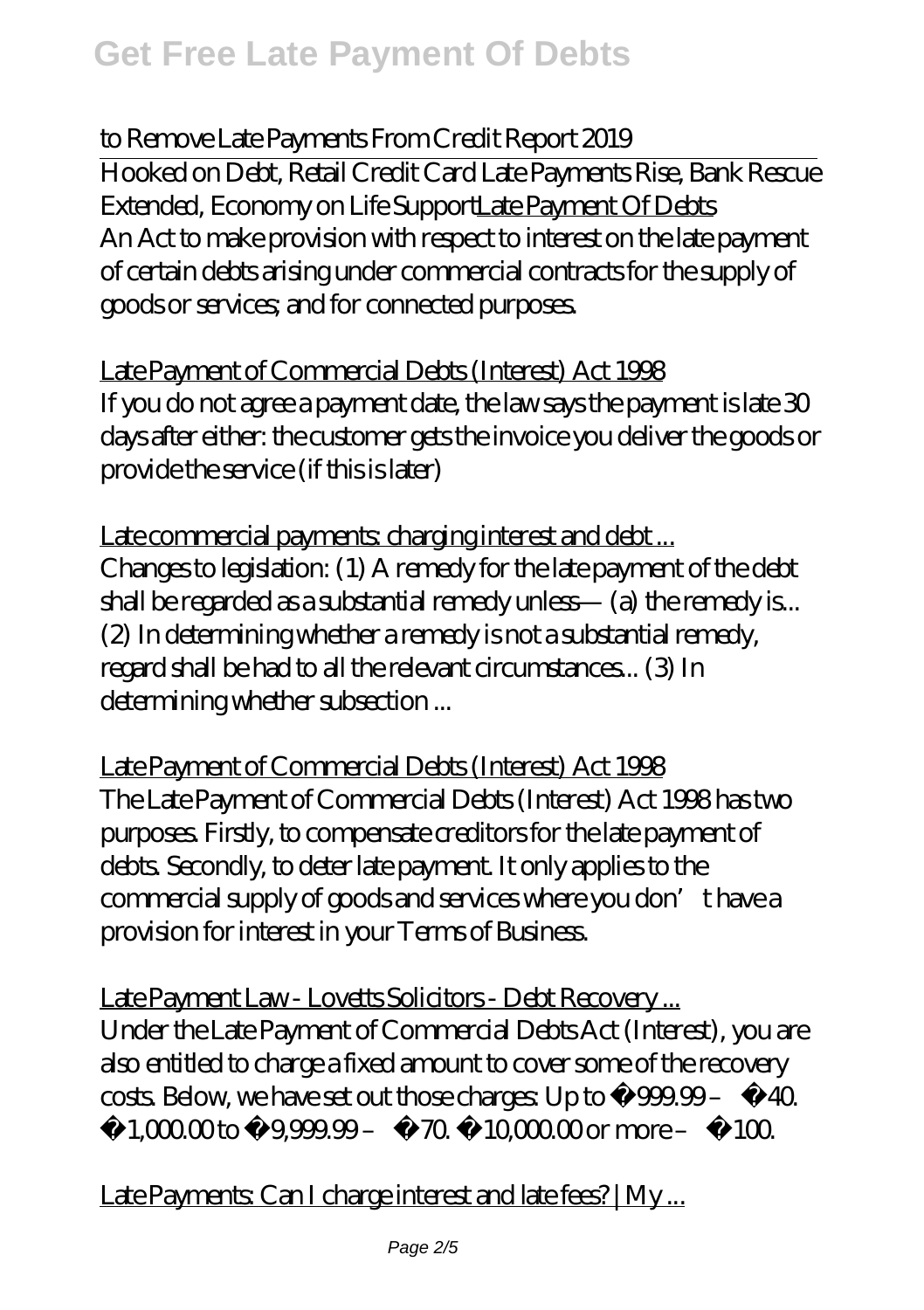## **Get Free Late Payment Of Debts**

The Late Payment of Commercial Debts (Interest) Act was introduced in 1998 to enable small businesses to claim interest for late payment from large businesses with 50 or more employees. In 2000 and 2002, the statute was extended to permit any business to charge interest on any debt that exceeds credit terms, ultimately encouraging prompter payment by customers.

Late Payment of Commercial Debts (Interest) Act 1998 What ... Late commercial payments - interest and debt recovery costs you can charge businesses for late payments

Late commercial payments charging interest and debt ... Late Payment calculator (unpaid commercial debts and invoices). Use our free calculator below to work out the amount of interest and compensation that can be claimed for any unpaid business debts / invoices. If you are intending to take legal action to reclaim the money, the calculator also provides you with suitable wording for your claim.

Late Payment Calculator for unpaid invoices and debt (UK ... The debt was incurred in the supply of goods and services. Your debtor bought from you for business purposes. The debts are not consumer credit agreements. There are no other types of late payment interest in your terms and conditions.

Commercial Debts - Late Payment Calculator | Debt Guard The Late Payment of Commercial Debts (Interest) Act 1998 ensures you get compensated – use our comprehensive late payment guides to help you make a claim. Enter the invoice value, the date the payment became overdue and the date payment was received and find out how much interest you can charge.

Late Payment Calculator - Calculate interest on overdue ... Claim debt recovery costs on late payments You can also charge a business a fixed sum for the cost of recovering a late commercial Page 3/5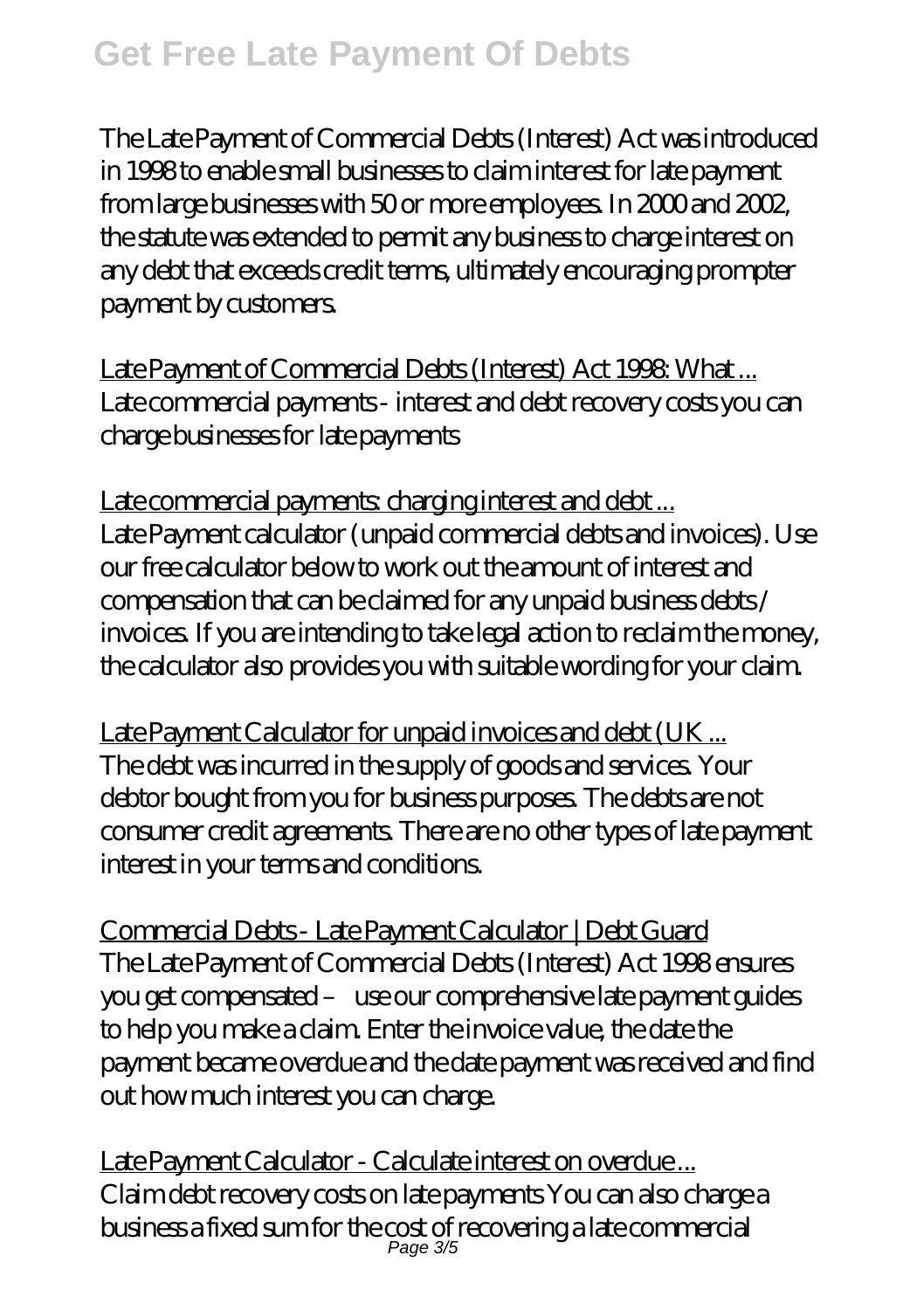payment on top of claiming interest from it.

Late commercial payments: charging interest and debt ... The late payment of commercial debts. In November 1998, the UK Government introduced legislation to give businesses a statutory right to claim interest from other businesses for the late payment of commercial debt. The UK was one of the first countries in the EU to introduce late payment legislation to help promote a culture of prompt payment.

Interest Calculator - Calculate Late Payment ... - Pay on Time Under the Late Payment of Commercial Debts Regulations 2013 we are entitled to claim late payment interest & compensation charges. This currently equates to  $f$  [ calculate here ] therefore, the amount to pay as at today currently stands at  $f$  [total of invoice amount and compensation]

Free Template Late Payment Reminder Letters for Chasing... The Late Payment of Commercial Debts (Interest) Act 1998, as amended by the Late Payment of Commercial Debts Regulations 2002 provides all businesses and the public sector with 4 entitlements: the right to claim interest for late payment; the right to claim reasonable debt recovery costs, unless the supplier has acted unreasonably; the right to ...

late payment of commercial debts | MoneyClaimsUK The late payment of commercial debts regulations 2013 have now been implemented. Changes to the legislation were tabled at European level which needed to be adopted by England, Wales and Northern Ireland. Consultation ensued and now the existing legislation has been amended. The Late Payment of Commercial Debts Regulations 2013 was introduced ...

The Late Payment of Commercial Debts Regulations 2013 ... Page 4/5